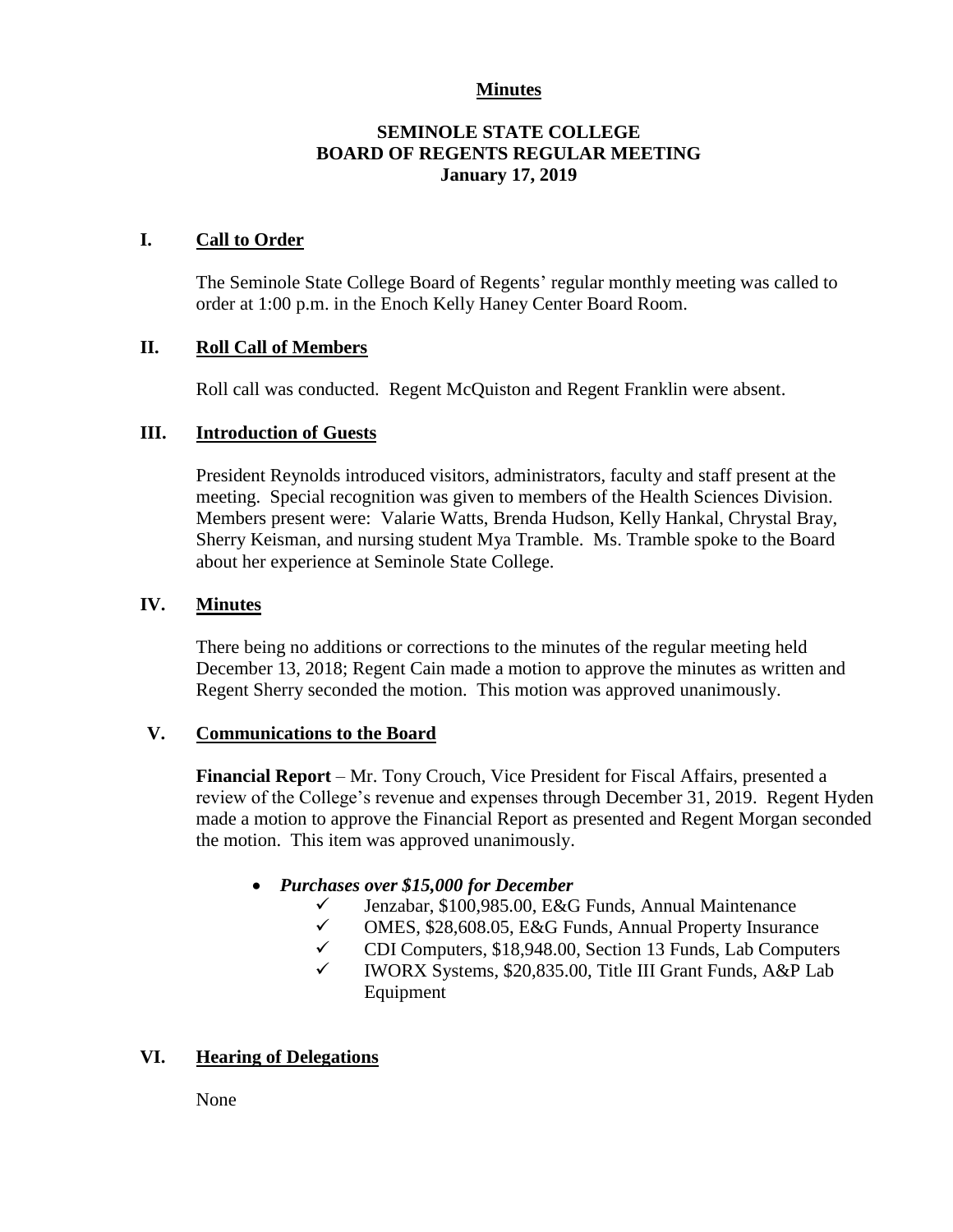**Minutes** SSC Board of Regents Regular Meeting January 17, 2019 Page 2

## **VII. President's Report**

President Reynolds discussed items under the President's Report and the Business portion of the agenda by utilizing a PowerPoint presentation. (See enclosed copy of the PowerPoint presentation.)

*Campus Activities***–** President Reynolds told Board members about several recent and upcoming campus activities. These were:

- A retirement reception was held for Ann Gavin, STEM Office Manager and Rick Hanson, Information Technology Technician who retired at the end of the year
- Photos with Santa for the campus and community were held on December  $18<sup>th</sup>$  in the Walkingstick Student Services Center
- President Reynolds, Vice President Knowles and Vice President Crouch flipped pancakes for returning faculty and staff
- Seminole State College observed Martin Luther King, Jr. day on January 16<sup>th</sup> with Ashley Peden, Director of Corporate Communication for the OKC Thunder speaking to students, faculty, and staff
- President Reynolds gave the Board members an update on the SSC Men's and Women's basketball teams
- President Reynolds told the Board that Dr. Linda Goeller, Associate Professor of Math will receive the "2019 Dale P. Parnell Faculty Distinction Recognition" at the annual AACC convention in April

*Upcoming Events* – President Reynolds informed the Board members of several upcoming events. These were: the Presentation on Proposed Baseball Complex Design and Cocept Luncheon on January 31<sup>st</sup>, Trojan Baseball Kickoff Banquet on February 2<sup>nd</sup>, and Higher Education Day on February  $12<sup>th</sup>$ .

*Year in Review* – President Reynolds presented a document highlighting campus activities in 2018. President Reynolds said she was hopeful that all faculty, staff and administration would share pride in these accomplishments.

## **VIII. Business**

## **Acceptance of a Resolution of Support for Maintaining Local Board Governance** –

President Reynolds presented a resolution of support for maintaining local board governance for Seminole State College. President Reynolds brings this forward to the full Board after discussions with Board Chair Marci Donaho. President Reynolds recommended approval and signing of this resolution. Regent Sherry made a motion to approve the resolution as presented and Regent Morgan seconded this motion. This motion was approved unanimously.